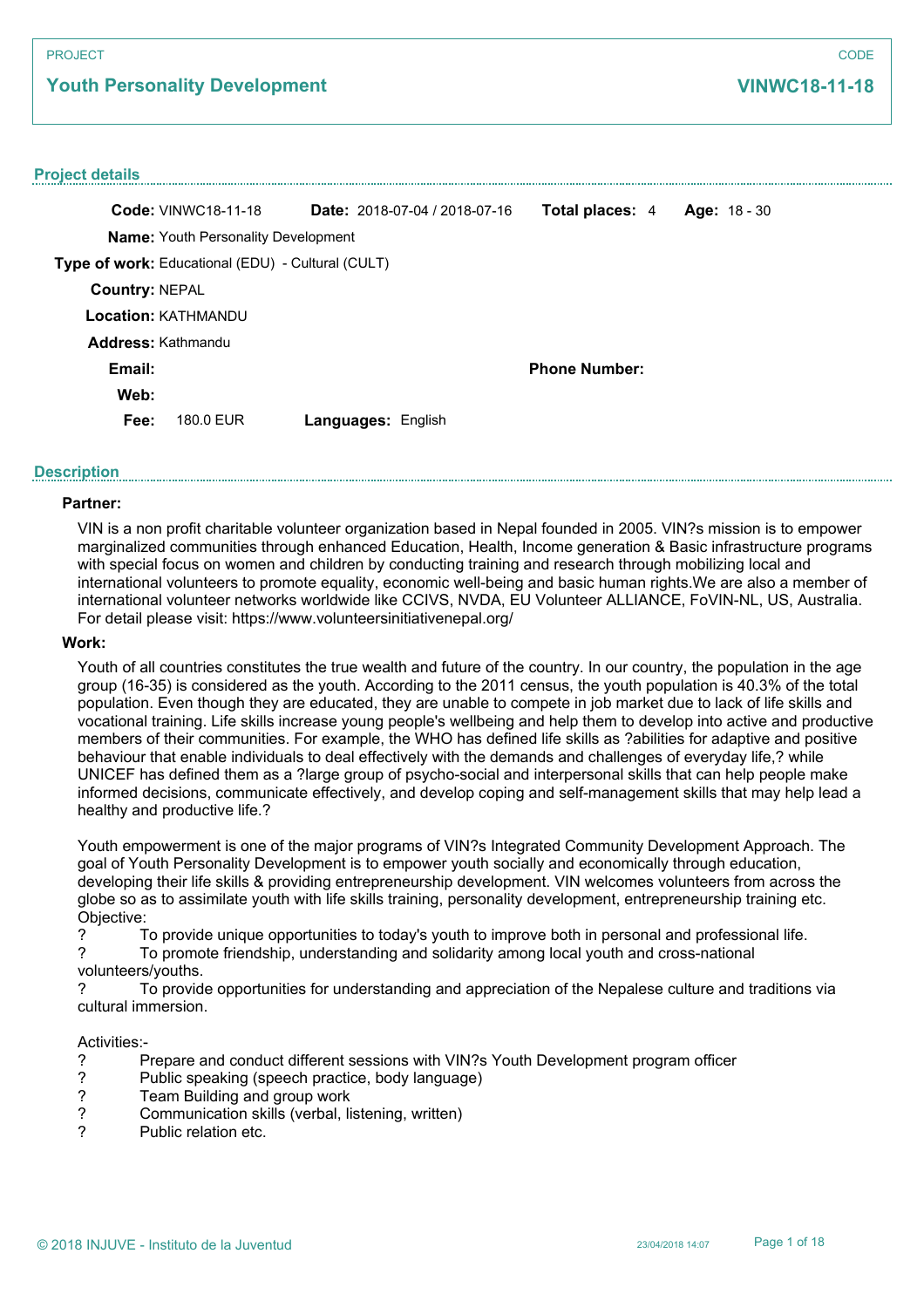# **Youth Personality Development**

#### **Accomodation and food:**

The volunteers will stay with the host family/hostel identified by VIN. The living facilities are simple and basic. Male and female Volunteers will share the same living area with separate rooms. There will be 3-5 persons in one room. Volunteers are required to sleep on the simple beds. Please bring your sleeping bag. They will be provided three times food- breakfast, lunch and dinner in Nepali Standard.

### **Location and leisure:**

VIN will take you to a half day cultural sightseeing. Either before, during or after your workcamp. VIN also organizes weekends travel tours to Chitwan Jungle Safari, Pokhara, Nagarkot at an additional cost if you are interested.

#### **Requirements:**

Basic English, Interested in working in group and with Children, Easily adaptable in local Environment, Flexible

#### **Additional information**

### **Location:**

Kathmandu

### **Remarks**

The detail info sheet and acceptance letter will be sent from VIN after we receive your Complete Volunteer Exchange Form (VEF) from the sending organization. Local Transportation: 30 EUR will be charged for the round trip to the placement.

Extra fee: 180+30 transport

#### **How to get**

**Airport:** KTM

**Bus/train station:** Pahiko road, Khusibu, Nayabazaar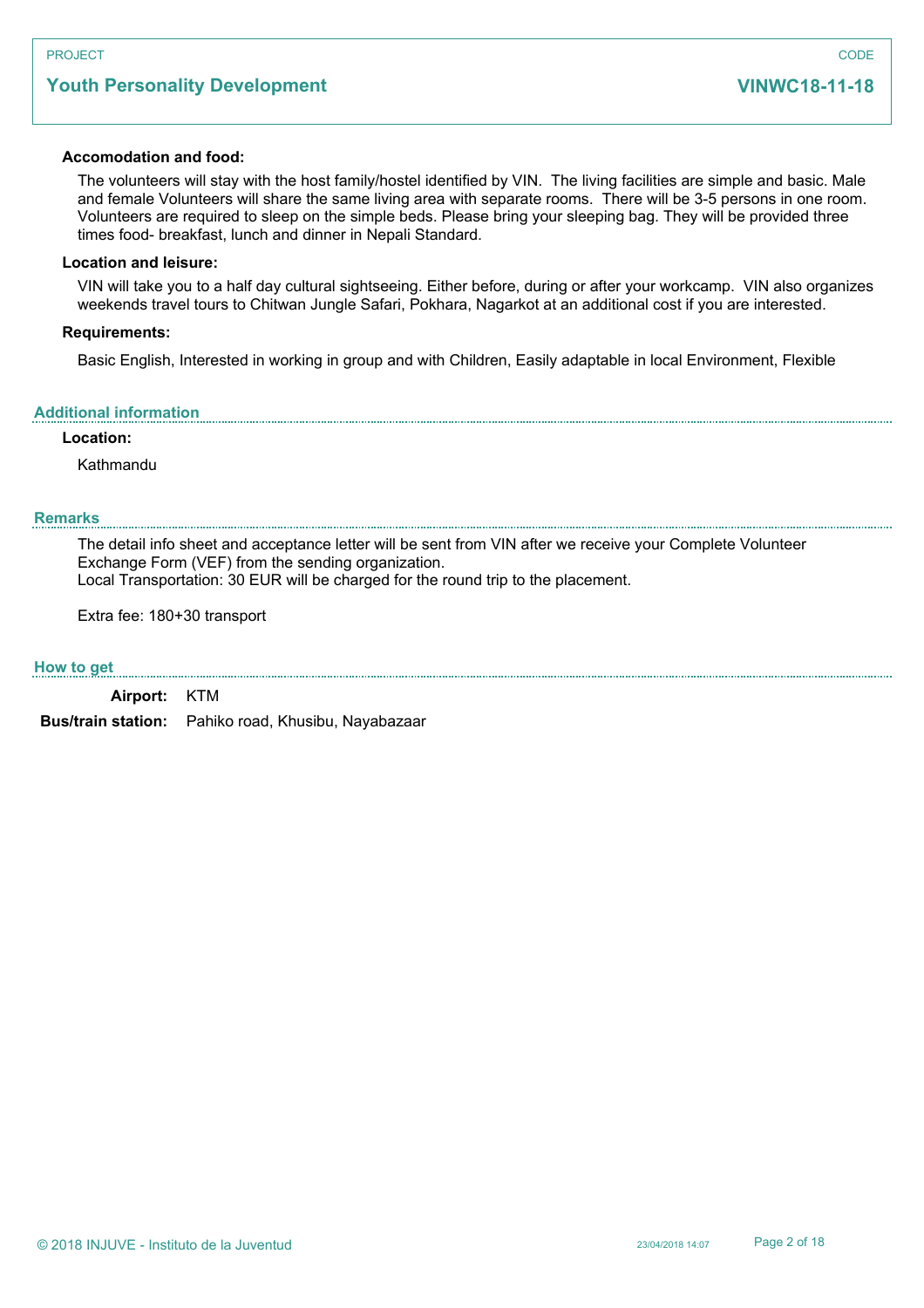#### PROJECT

### **Children's Summer Camp**

#### **Project details**

**Code:** VINWC18-12-18 **Name:** Children's Summer Camp **Type of work:** Work with kids (KIDS) - Educational (EDU) **Date:** 2018-07-09 / 2018-07-21 **Total places:** 4 **Age:** 18 - 30 **Country:** NEPAL **Location:** KATHMANDU **Email: Web: Phone Number: Fee:** 180.0 EUR **Languages:** English **Address:** Okhaldhunga: Okhaldhunga district which is 250 km from Kathmandu. It takes one day

### **Description**

#### **Partner:**

VIN is a non profit charitable volunteer organization based in Nepal founded in 2005. VIN?s mission is to empower marginalized communities through enhanced Education, Health, Income generation & Basic infrastructure programs with special focus on women and children by conducting training and research through mobilizing local and international volunteers to promote equality, economic well-being and basic human rights.We are also a member of international volunteer networks worldwide like CCIVS, NVDA, EU Volunteer ALLIANCE, FoVIN-NL, US, Australia. For detail please visit: https://www.volunteersinitiativenepal.org/

### **Work:**

Children?s Development is one of the major programs in VIN?s Integrated Community Development Approach. The Goal of the Children?s development program is to protect the rights of all children by providing them access to basic quality education, developing their life skills & providing access to health services through community health program.

Even in recent days in Nepal, schools are focusing on examination and are doing less for developing the creativity of the students. Teachers only focus on reading and writing ? rote learning. The creativity of children is not explored. Due to the busy work schedule of parents, most of the children do not have the opportunity to socialize and be creative. To provide opportunities to children (aged 6-12 years old) on socialization & creativity, such type of camps is very essential.

At VIN working area Okhaldhunga, children don?t have a proper structure and environment at home or school to develop their innate talents. Children's camp (at winter and summer breaks) is one of the best places to explore their innate talents and creativity. In this workcamp, national & international volunteers facilitate different types of fun and creative activities for the target children where VIN works.

#### Objectives:

? To provide unique opportunity for overall development (social, emotional, physical, mental, creativity) & provide fun-time for children aged 6-12 utilizing their vacation period.

? To promote friendship, understanding and solidarity among local young volunteers and cross-national volunteers.

? To provide opportunity to understand and appreciate the Nepalese culture and tradition via cultural immersion.

Work / Activities: The volunteers will conduct children's camp to promote their innate talents & creativity for their overall development such as physical, mental, social & emotional. During children camp volunteers can prepare sessions and take classes on following topics: Physical exercises, Team Building, Drawing, coloring & painting, Art, Craft & Origami, Singing and dancing, Drama, Music, and Hiking, Teaching language and so on. Location: Okhaldhunga district which is 250 km from Kathmandu. It takes one day travel by bus. A hilly and mountainous region surrounded by woods and fields.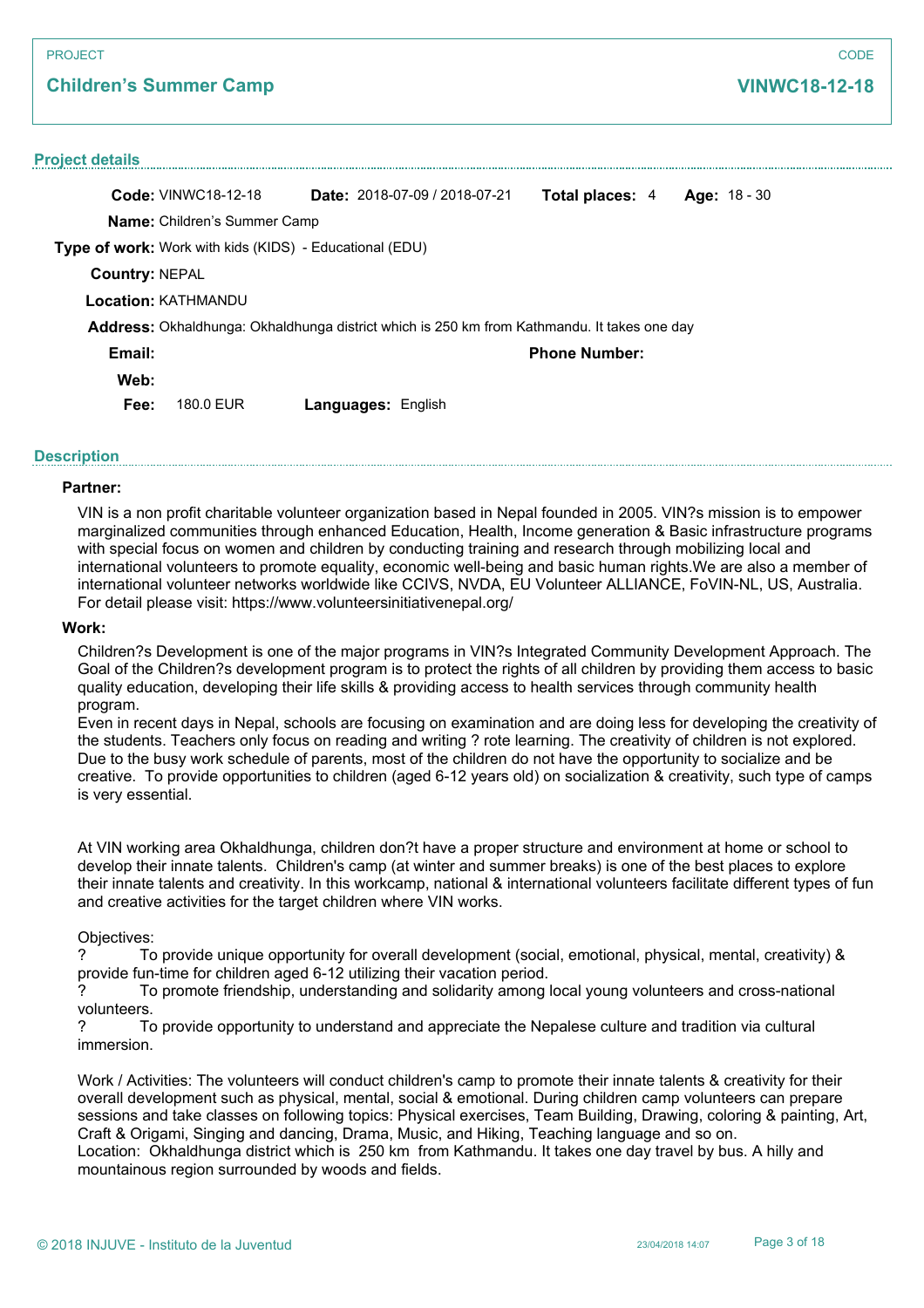# **Children's Summer Camp**

### **Accomodation and food:**

The volunteers will stay with the host family/hostel identified by VIN. The living facilities are simple and basic. Male and female Volunteers will share the same living area with separate rooms. There will be 3-5 persons in one room. Volunteers are required to sleep on the simple beds. Please bring your sleeping bag. They will be provided three times food- breakfast, lunch and dinner in Nepali Standard.

### **Location and leisure:**

VIN takes you a half day cultural sightseeing. Either before, during or after your workcamp. VIN also organize weekends travel tours like Chitwan Jungle Safari, Pokhara, Nagorkot on extra costs if you are interested.

#### **Requirements:**

#### **Additional information**

#### **Location:**

-

Okhaldhunga: Okhaldhunga district which is 250 km from Kathmandu. It takes one day travel by bus. A hilly and mountainous region surrounded by woods and fields.

### **Remarks**

The detail info sheet and acceptance letter will be sent from VIN after we receive your Complete Volunteer Exchange Form (VEF) from the sending organization. Local Transportation: 60 EUR will be charged for the round trip to the placement(at Okhaldhunga).

Extra fee: 180+60 transport

#### **How to get**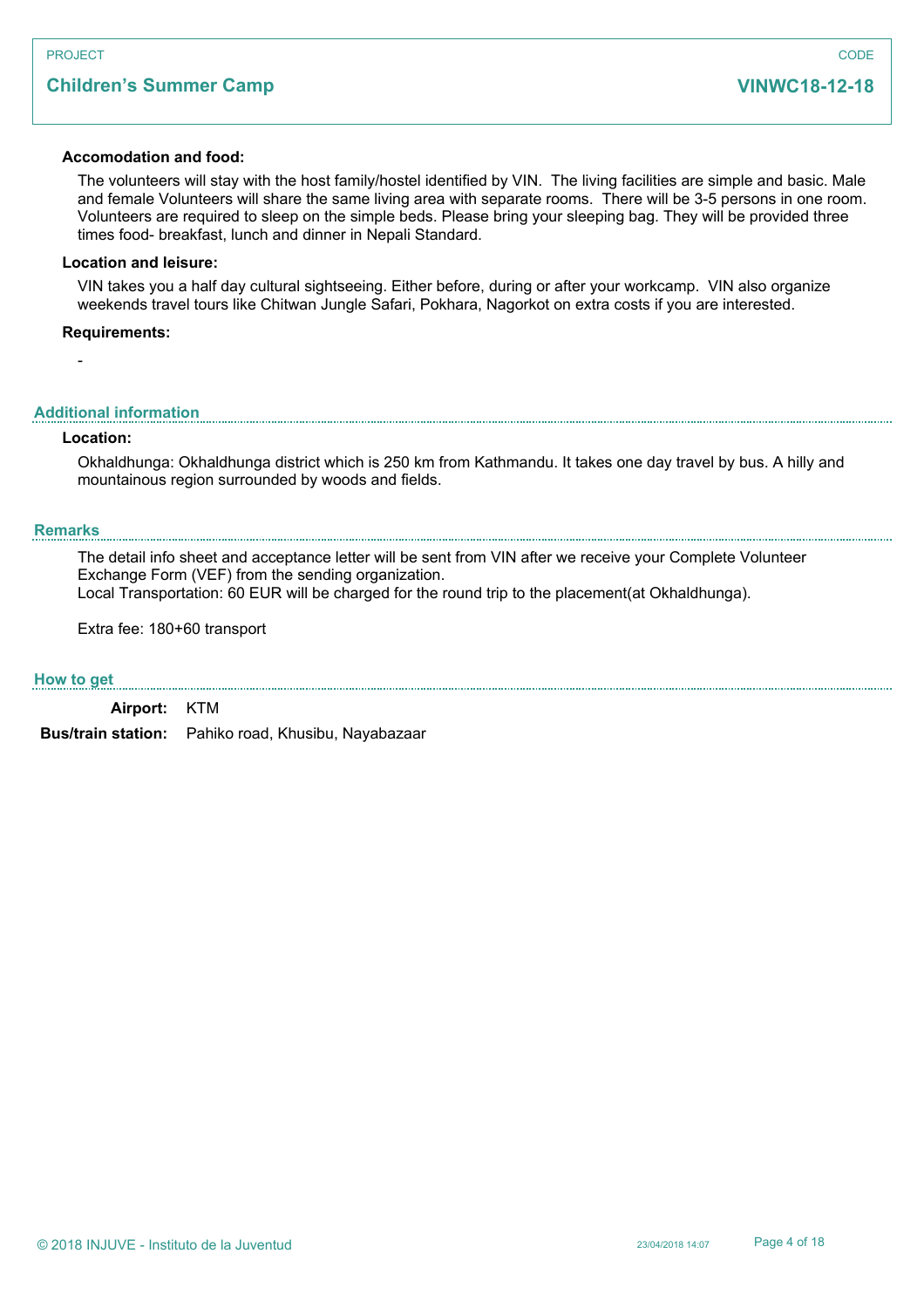# **Art and crafts with Children**

# **Project details Code:** VINWC18-13-18 **Name:** Art and crafts with Children **Type of work:** Art type (ART) - Work with kids (KIDS) - Educational (EDU) **Date:** 2018-07-18 / 2018-07-29 **Total places:** 4 **Age:** 18 - 30 **Country:** NEPAL **Location:** KATHMANDU **Email: Web: Phone Number: Fee:** 180.0 EUR **Languages:** English **Address:** Tarakeshwor/Kathmandu

### **Description**

### **Partner:**

VIN is a non profit charitable volunteer organization based in Nepal founded in 2005. VIN?s mission is to empower marginalized communities through enhanced Education, Health, Income generation & Basic infrastructure programs with special focus on women and children by conducting training and research through mobilizing local and international volunteers to promote equality, economic well-being and basic human rights.We are also a member of international volunteer networks worldwide like CCIVS, NVDA, EU Volunteer ALLIANCE, FoVIN-NL, US, Australia. For detail please visit: https://www.volunteersinitiativenepal.org/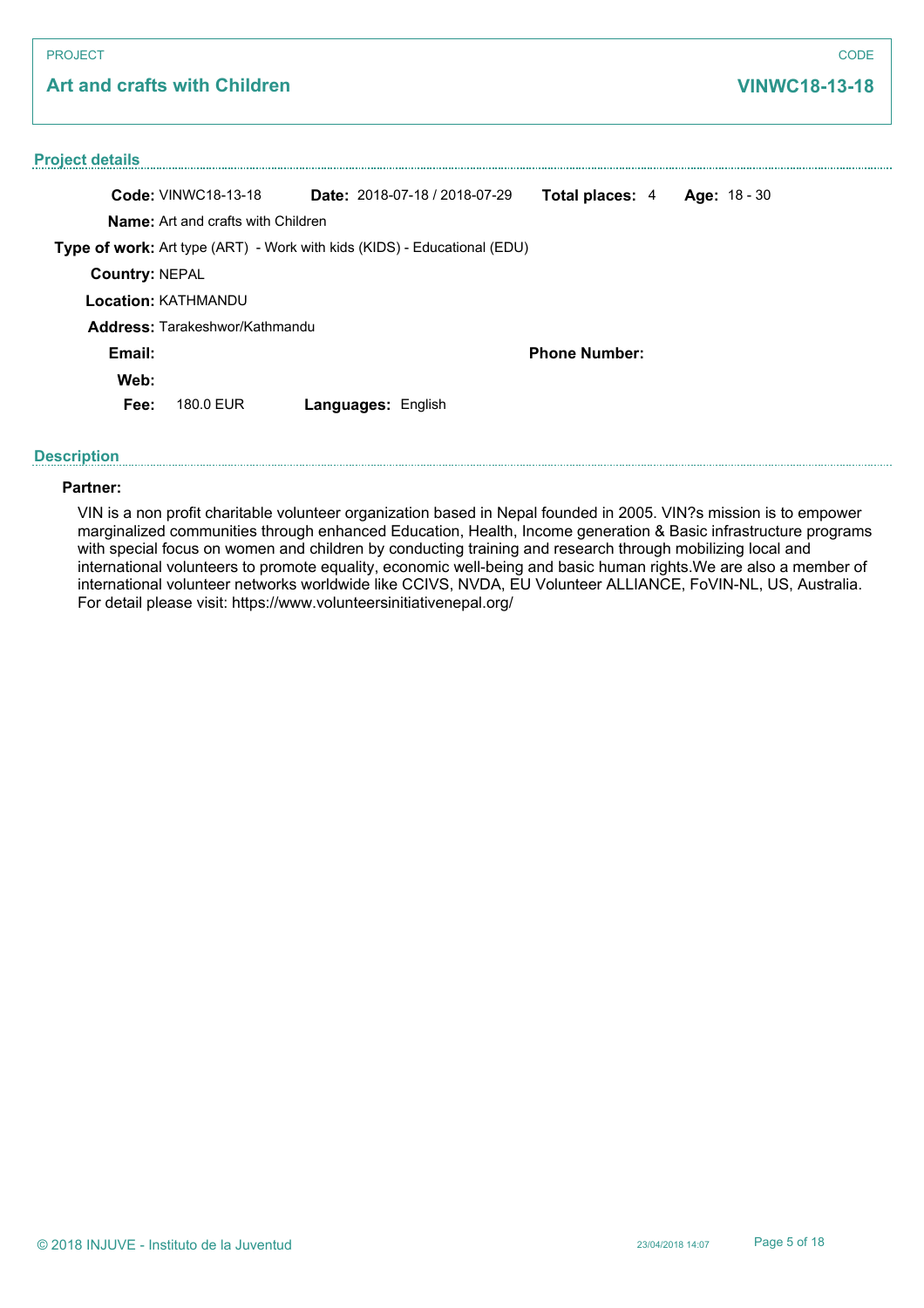# **Art and crafts with Children**

#### **Work:**

: Art is often considered the process or product of deliberately arranging elements in a way that appeals to the senses or emotions. It encompasses a diverse range of human activities, creations and ways of expression, including music, literature, film, sculpture and paintings.

Children of all ages love arts and crafts! They love getting creative, messy and admiring their masterpieces when they have finished and the great thing with arts and crafts is that they are aiding their development in many other areas too.

As kids manipulate a paintbrush, their fine motor skills improves. When children experiment with materials, they dabble in science. Most important perhaps, when kids feel good while they are creating, art helps boost selfconfidence. This unrestricted exploration helps children form connections in their brain, it helps them learn and it's also fun. It is a natural activity to support this free play in children.

Art and craft is a fundamental part of our everyday lives and encouraging children to learn about them will only benefit them as they get older. Art can help a child develop their feeling skills whilst craft will develop their thinking and coordinating skills. Art is communication of this common story that can brings us all together as humans. Art is important because other humans are important and it allows us to understand each other.

This project is developed to improve children?s creativity. This aids children to think creatively and how to connect with their imagination. Creativity can make children happier. They express their emotions through arts and craft making them feel calmer and happier. It?s wonderful in children?s development. Art and crafts projects allows a child to practice their skills, like coordination (eg cutting, shaping), understanding shapes and colours and explore their hidden interests and talents.

 It can bring about positive life-enhancing change to you and the Nepalese people, both ways. As a volunteer you will be given the unique opportunity to teach arts and crafts, of your choice, and also learn the trade through the artistic lens of the Nepalese people. Arts and crafts would also include dance. Here?s your chance to make a creative difference in Nepal through art.

Objectives:

? To provide opportunity for children to develop their creativity through art and crafts.

? To promote the friendship, understanding and solidarity among local young volunteers and cross-national volunteers.

Activities:

? Develop and conduct the session of drawing, painting, creating gifts and craft or any artistic expression among the children.

? Organize the activities of origami, collage work, music, dance etc.

#### **Accomodation and food:**

The volunteers will stay with the host family/hostel identified by VIN. The living facilities are simple and basic. Male and female Volunteers will share the same living area with separate rooms. There will be 3-5 persons in one room. Volunteers are required to sleep on the simple beds. Please bring your sleeping bag. They will be provided three times food- breakfast, lunch and dinner in Nepali Standard.

#### **Location and leisure:**

VIN will take you to a half day cultural sightseeing. Either before, during or after your workcamp. VIN also organizes weekends travel tours to Chitwan Jungle Safari, Pokhara, Nagarkot at an additional cost if you are interested.

#### **Requirements:**

Basic English, Interested in working in group and with Children, Easily adaptable in local Environment, Flexible

#### **Additional information**

#### **Location:**

Tarakeshwor/Kathmandu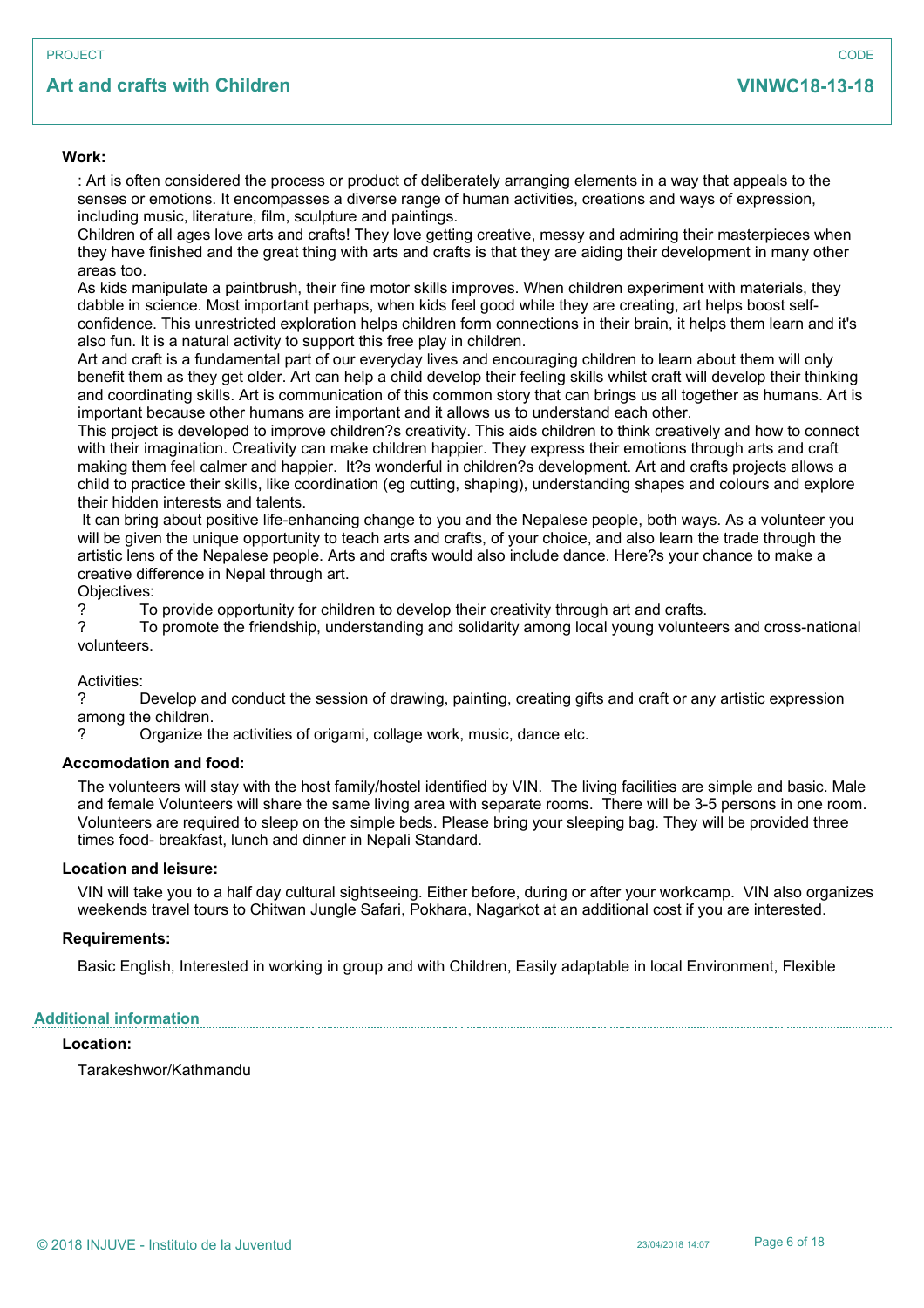# **Art and crafts with Children**

#### **Remarks**

The detail info sheet and acceptance letter will be sent from VIN after we receive your Complete Volunteer Exchange Form (VEF) from the sending organization. Local Transportation: 30 EUR will be charged for the round trip to the placement. Extra fee: 180+30 transport

### **How to get**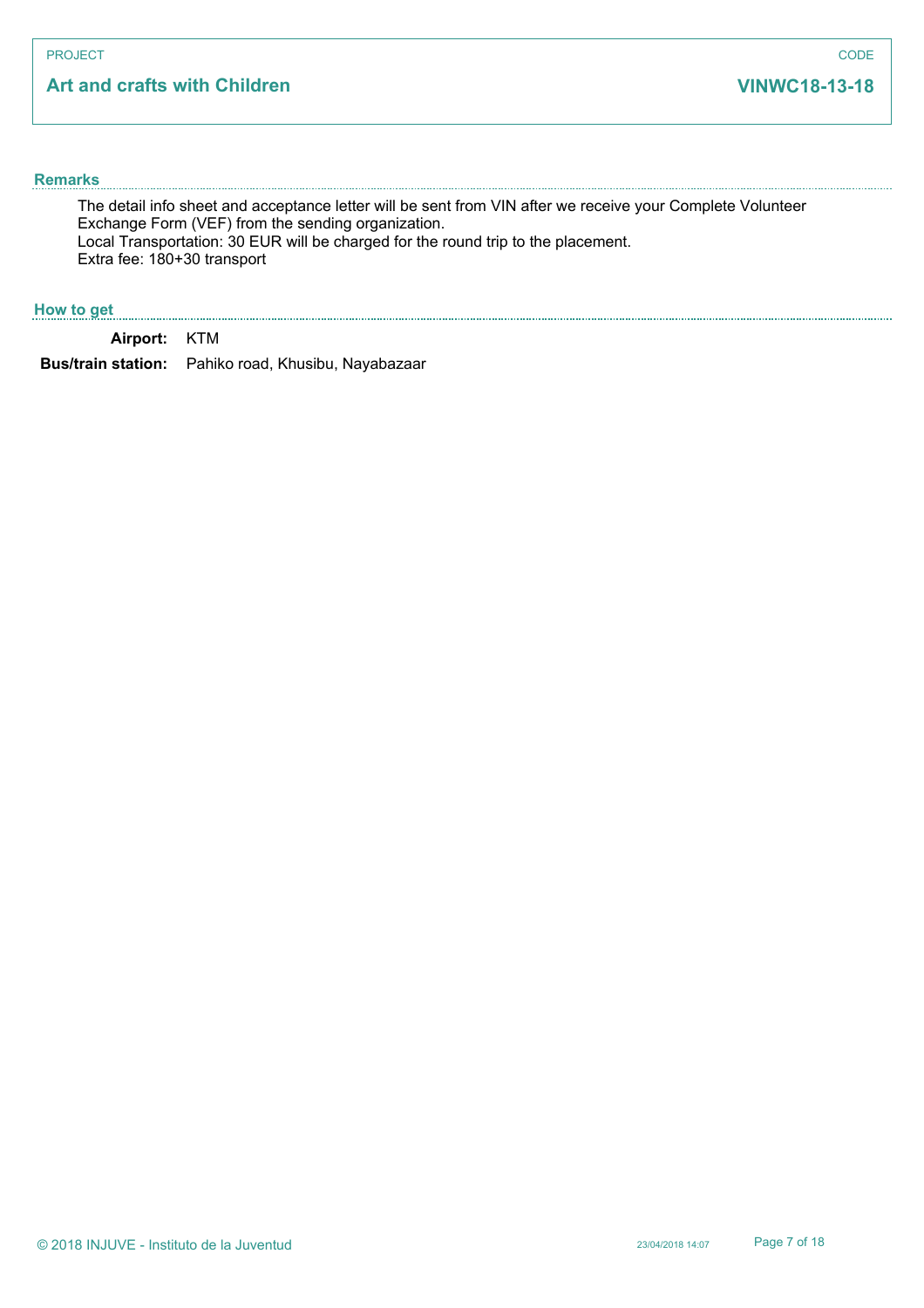# **Personality Development for Children**

#### **Project details**

**Code:** VINWC18-14-18 **Name:** Personality Development for Children **Type of work:** Work with kids (KIDS) - Educational (EDU) **Date:** 2018-07-26 / 2018-08-08 **Total places:** 4 **Age:** 18 - 30 **Country:** NEPAL **Location:** KATHMANDU **Email: Web: Phone Number: Fee:** 180.0 EUR **Languages:** English **Address:** Okhaldhunga: Okhaldhunga district which is 250 km from Kathmandu. It takes one day

### **Description**

#### **Partner:**

VIN is a non profit charitable volunteer organization based in Nepal founded in 2005. VIN?s mission is to empower marginalized communities through enhanced Education, Health, Income generation & Basic infrastructure programs with special focus on women and children by conducting training and research through mobilizing local and international volunteers to promote equality, economic well-being and basic human rights.We are also a member of international volunteer networks worldwide like CCIVS, NVDA, EU Volunteer ALLIANCE, FoVIN-NL, US, Australia. For detail please visit: https://www.volunteersinitiativenepal.org/

#### **Work:**

Children are not just little adults. They go through typical stages of growth?intellectually, emotionally, and socially? on their way to becoming adults. Sometimes we may think that children are too young to understand a gospel principle or that we really don?t have much influence with our older children.

Developing a child's personality is an essential element in today's competitive world. A developed personality is definitely a key to success. Though developing personality in children is a slow and steady process.

Developing a child's personality holds a great importance, as it brings a lot more changes in the way the child behaves, deals or accepts a situation, or life itself. And then who as a parent would like to see lot of personality traits in a child. A child with a developed personality can stay socially viable, will be able to impress his audience, interact better, handle situations with great ease, have a positive approach towards each and every situation in life, and handle stress better.

In the present context in Nepal, the school and family focus on getting good marks in exams. However, it is not focused on exploring the hidden talents of children and develops them for future. Children have less opportunities for those. This project aims to dig out the hidden talents and develop different skills so that they can perform better in the future.

Objective:

? To dig out our child?s hidden talents, boost their confidence and improve their communication skills and language.

? To develop the ability to enhance once scope of knowledge by widening the boundaries and few hobbies or brushing of particular skills

? To help child get over from any of his/her weaknesses and bring a positive attitude in the child's way of thinking and living.

Work and activities:

- Prepare and conduct the research to dig out child?s hidden talents and interest.<br>
Proposition of different life skills, like communication, public speaking and
- ? Organize sessions of different life skills, like communication, public speaking and so on.<br>
Prepare and implement different sessions and activities to improve children?s ability.
- ? Prepare and implement different sessions and activities to improve children?s ability.

#### **Accomodation and food:**

The volunteers will stay with the host family/hostel identified by VIN. The living facilities are simple and basic. Male and female Volunteers will share the same living area with separate rooms. There will be 3-5 persons in one room. Volunteers are required to sleep on the simple beds. Please bring your sleeping bag. They will be provided three times food- breakfast, lunch and dinner in Nepali Standard.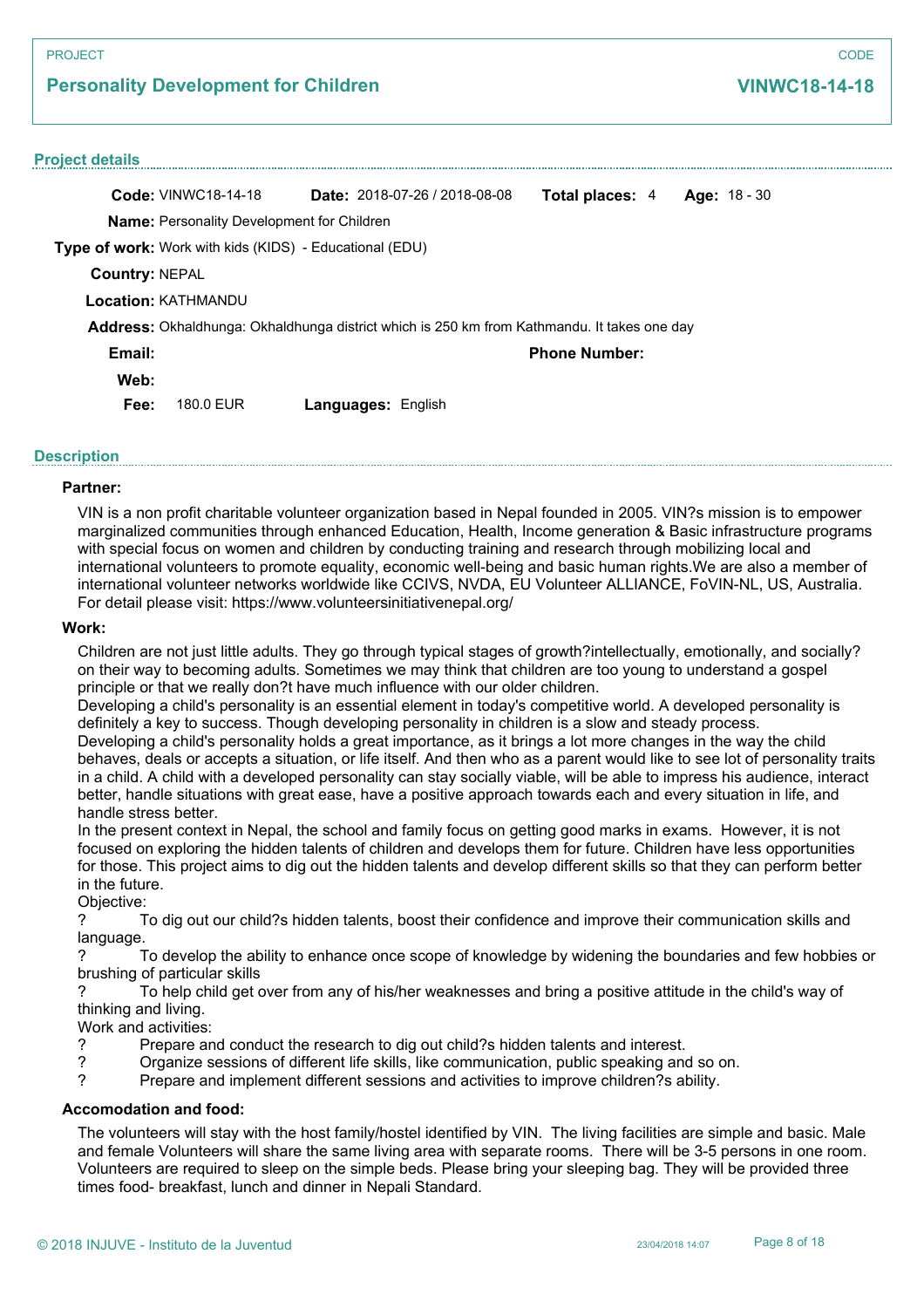# **Personality Development for Children**

#### **Location and leisure:**

VIN takes you a half day cultural sightseeing. Either before, during or after your workcamp. VIN also organize weekends travel tours like Chitwan Jungle Safari, Pokhara, Nagorkot on extra costs if you are interested.

#### **Requirements:**

Basic English, Interested in working in group and with Children, Easily adaptable in local Environment, Flexible

#### **Additional information**

### **Location:**

Okhaldhunga: Okhaldhunga district which is 250 km from Kathmandu. It takes one day travel by bus. A hilly and mountainous region surrounded by woods and fields.

#### **Remarks**

The detail info sheet and acceptance letter will be sent from VIN after we receive your Complete Volunteer Exchange Form (VEF) from the sending organization. Local Transportation: 60 EUR will be charged for the round trip to the placement(at Okhaldhunga). Extra fee: 180+60 transport

#### **How to get**

**Airport:** KTM

**Bus/train station:** Pahiko road, Khusibu, Nayabazaar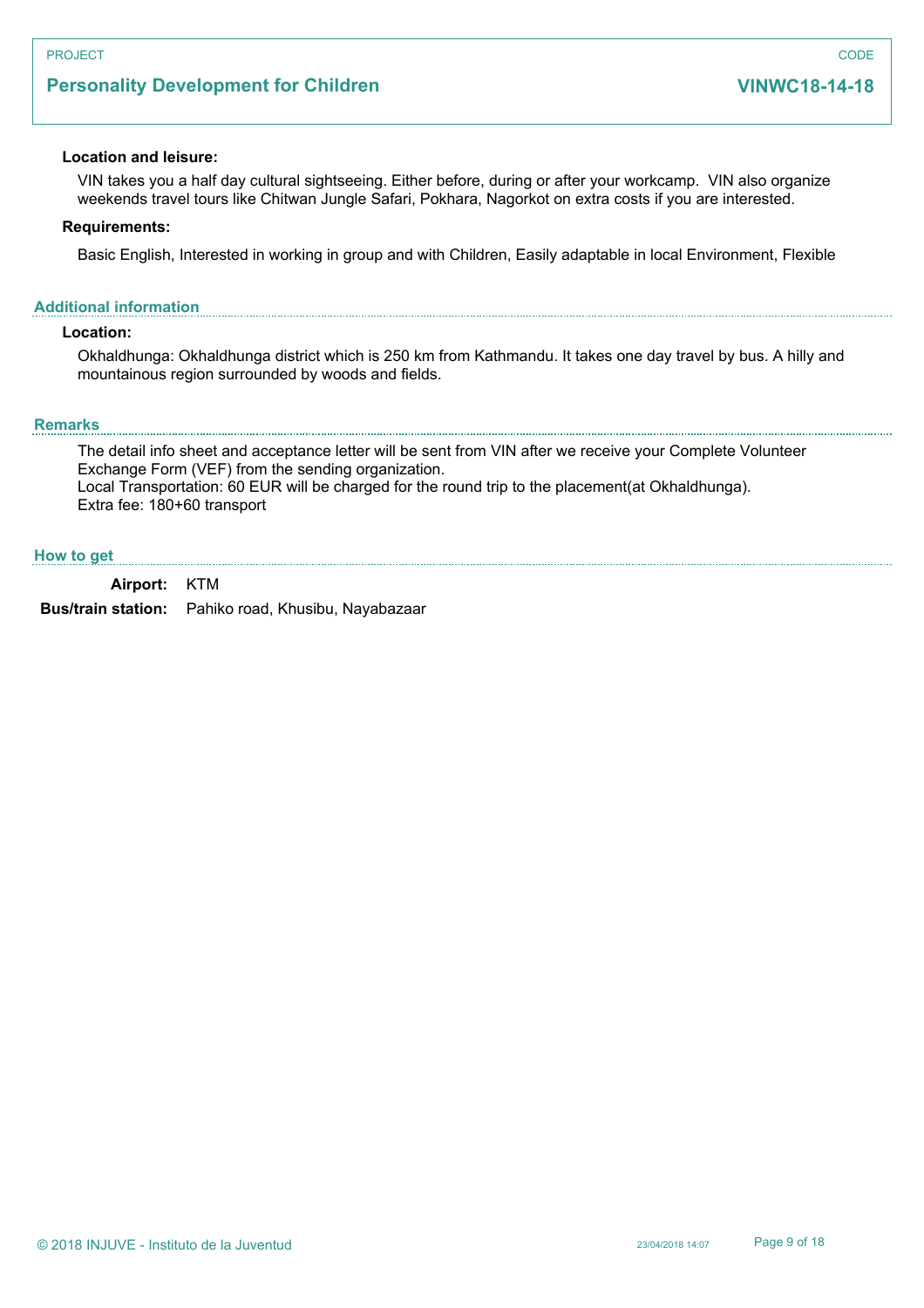# **House Rebuilding Support**

#### **Project details**

|                       | <b>Code: VINWC18-15-18</b>                                    | <b>Date:</b> 2018-08-05 / 2018-08-17 | Total places: 4      | Age: $18 - 30$ |
|-----------------------|---------------------------------------------------------------|--------------------------------------|----------------------|----------------|
|                       | <b>Name:</b> House Rebuilding Support                         |                                      |                      |                |
|                       | <b>Type of work:</b> Construction (CONS) - Manual work (MANU) |                                      |                      |                |
| <b>Country: NEPAL</b> |                                                               |                                      |                      |                |
|                       | <b>Location: KATHMANDU</b>                                    |                                      |                      |                |
|                       | <b>Address: Tarakeshwor/Kathmandul</b>                        |                                      |                      |                |
| Email:                |                                                               |                                      | <b>Phone Number:</b> |                |
| Web:                  |                                                               |                                      |                      |                |
| Fee:                  | 180.0 EUR                                                     | <b>Languages: English</b>            |                      |                |

### **Description**

#### **Partner:**

VIN is a non profit charitable volunteer organization based in Nepal founded in 2005. VIN?s mission is to empower marginalized communities through enhanced Education, Health, Income generation & Basic infrastructure programs with special focus on women and children by conducting training and research through mobilizing local and international volunteers to promote equality, economic well-being and basic human rights.We are also a member of international volunteer networks worldwide like CCIVS, NVDA, EU Volunteer ALLIANCE, FoVIN-NL, US, Australia. For detail please visit: https://www.volunteersinitiativenepal.org/

#### **Work:**

Many parts of the communities were destroyed to dust and many families lost their houses and properties during the 2015 earthquake. This massive earthquake not only left people poor but many people are now homeless and living in very cold and small temporary shelters. This tragic moment made VIN realize that the reconstruction of houses of poor families, public properties, religious temples, and cultural heritage sites should be a priority when supporting the people in the community.

After the devastating earthquake of 25th April, 2015, the situation in Nepal is desperate! VIN has been continuously involved in Relief work, which is divided into three phases; Rapid response / Rescue, Rehabilitation, Reconstruction & Sustainability.

VIN has already completed two phases, and we are now in the Reconstruction & Sustainability phase. This is a long term phase. We will be working until the reconstruction is complete in our affected communities. This project aims to support very poor and needy families to reconstruct earthquake resistance houses. Objectives:

? To support the rebuilding of Earthquake resistance homes for the most needy and affected families of VIN? s working communities.

? To demolish damaged structure, clear debris and manage it.

#### Work / Activities:

- ? Support the victims to rebuild earthquake resistance homes.
- ? Demolish the damaged structure, clear debris and manage it.<br>
Prince the part on safe earthquake resistance houses
- Educate on safe earthquake resistance houses.

### **Accomodation and food:**

The volunteers will stay with the host family/hostel identified by VIN. The living facilities are simple and basic. Male and female Volunteers will share the same living area with separate rooms. There will be 3-5 persons in one room. Volunteers are required to sleep on the simple beds. Please bring your sleeping bag. They will be provided three times food- breakfast, lunch and dinner in Nepali Standard.

#### **Location and leisure:**

VIN will take you to a half day cultural sightseeing. Either before, during or after your workcamp. VIN also organizes weekends travel tours to Chitwan Jungle Safari, Pokhara, Nagarkot at an additional cost if you are interested.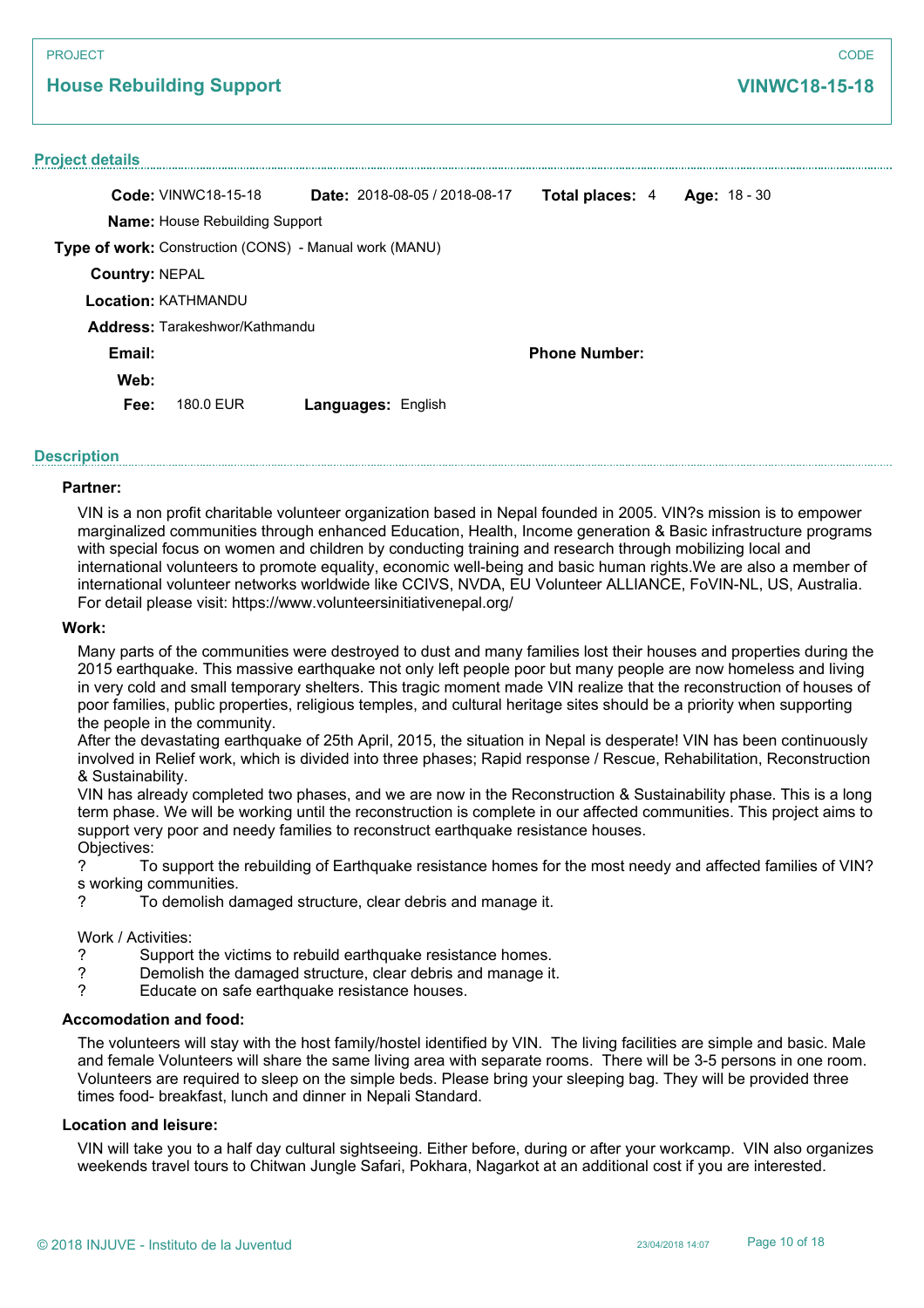# **House Rebuilding Support**

### **Requirements:**

Basic English, Interested in working in group and with Children, Easily adaptable in local Environment, Flexible

#### **Additional information**

### **Location:**

Tarakeshwor/Kathmandu

### **Remarks**

The detail info sheet and acceptance letter will be sent from VIN after we receive your Complete Volunteer Exchange Form (VEF) from the sending organization. Local Transportation: 30 EUR will be charged for the round trip to the placement. Extra fee: 180+30 transport

#### **How to get**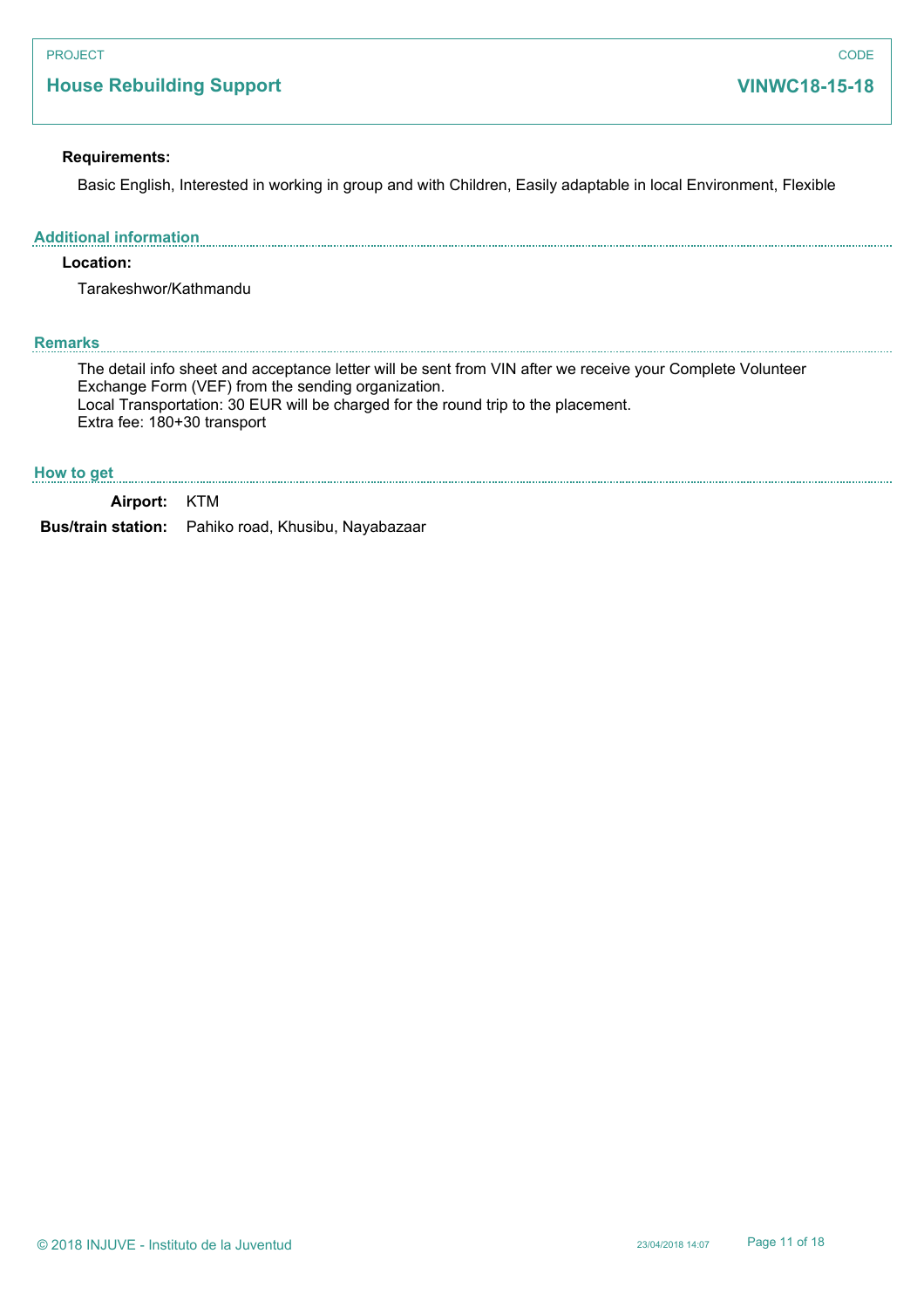| <b>PROJECT</b>                                               |                                                                                             | <b>CODE</b>                  |
|--------------------------------------------------------------|---------------------------------------------------------------------------------------------|------------------------------|
| <b>School Development and Education</b>                      | <b>VINWC18-16-18</b>                                                                        |                              |
| <b>Project details</b>                                       |                                                                                             |                              |
| <b>Code: VINWC18-16-18</b>                                   | Date: 2018-08-09 / 2018-08-21                                                               | Total places: 4 Age: 18 - 30 |
| Name: School Development and Education                       |                                                                                             |                              |
| <b>Type of work:</b> Work with kids (KIDS) - Cultural (CULT) |                                                                                             |                              |
| <b>Country: NEPAL</b>                                        |                                                                                             |                              |
| <b>Location: KATHMANDU</b>                                   |                                                                                             |                              |
|                                                              | Address: Okhaldhunga: Okhaldhunga district which is 250 km from Kathmandu. It takes one day |                              |
| Email:                                                       |                                                                                             | <b>Phone Number:</b>         |
| Web:                                                         |                                                                                             |                              |
| 180.0 EUR<br>Fee:                                            | <b>Languages: English</b>                                                                   |                              |

### **Description**

### **Partner:**

VIN is a non profit charitable volunteer organization based in Nepal founded in 2005. VIN?s mission is to empower marginalized communities through enhanced Education, Health, Income generation & Basic infrastructure programs with special focus on women and children by conducting training and research through mobilizing local and international volunteers to promote equality, economic well-being and basic human rights.We are also a member of international volunteer networks worldwide like CCIVS, NVDA, EU Volunteer ALLIANCE, FoVIN-NL, US, Australia. For detail please visit: https://www.volunteersinitiativenepal.org/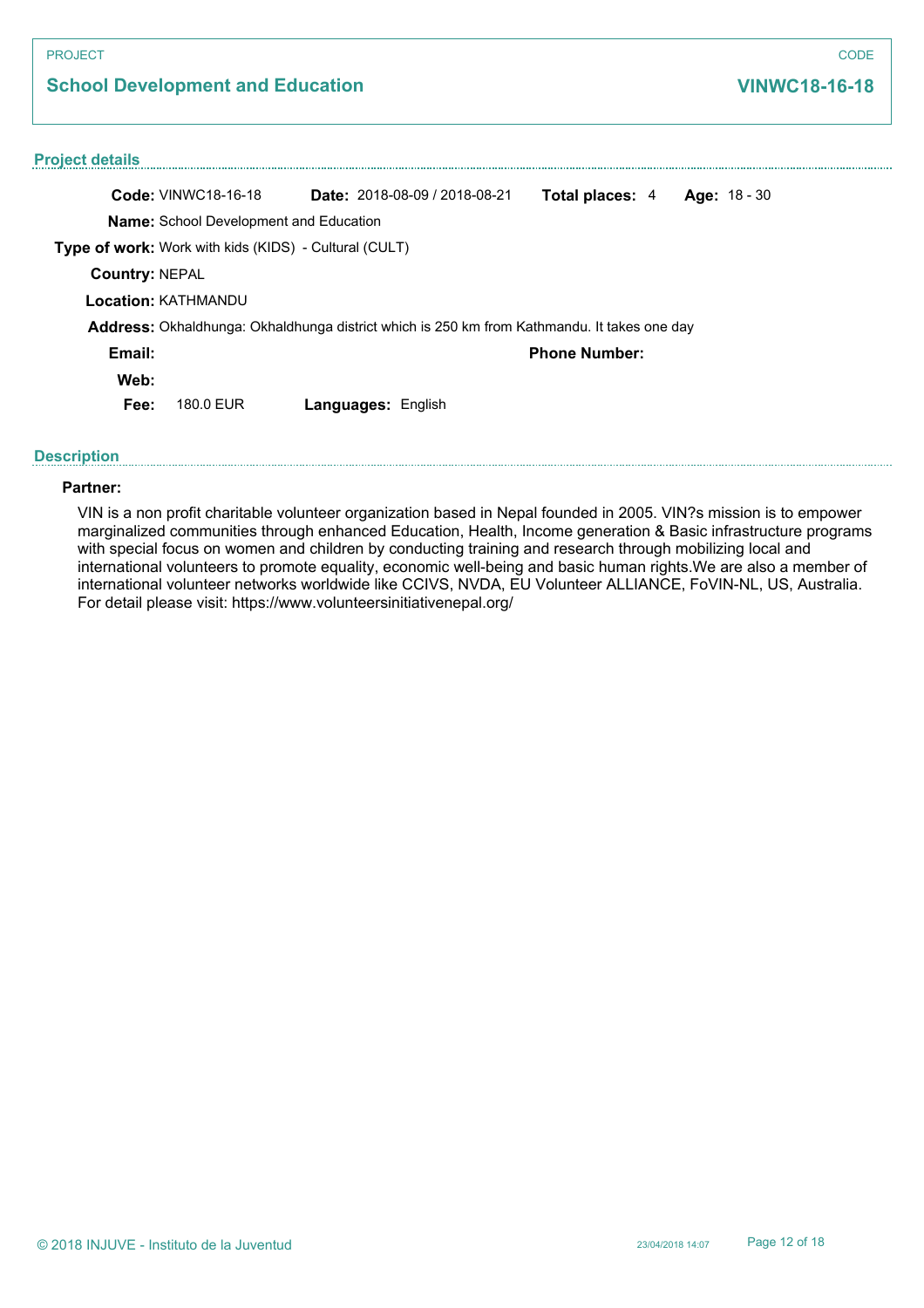# **School Development and Education**

### **Work:**

Okhaldhunga, District of the Himalayas - This small paradise on the earth is in the Everest Region. It is located in Sagarmatha zone in the North-East part of Nepal. Okhaldhunga is one of the most beautiful places in Nepal. If Okhaldhunga is viewed with sacred vision, it has numerous sights which are fascinating. VIN?s Project site (Taluwa, Bhadaure and Thulachhap communities) is on the South-East part from the district headquarter, Okhaldhunga. From Kathmandu, bus route is about 250 km which is a rough trip that takes one day (9-12 hrs). In Okhaldhunga, VIN implements integrated approach to community development.

Because of the geographical situation, it has limited developmental activities and facilities. Unlike Kathmandu, Okhaldhunga has numbers of illiterate people. Okhaldhunga lacks proper education facilities. Due to the lack of education facilities, young people move from Okhaldhunga to other cities like Kathmandu or fly abroad to secure proper education. There are schools but they don?t impart quality education. Not many people complete high school due to poverty, not having good schools, resources and geographical remoteness.

According to VIN?s baseline survey, there are only 91.56% children who have been attending school regularly, but 1.44% children are not regular in school. Similarly, 10.42% students dropout of school. There are 2.99% families which are well aware about child rights and 20.69% families know a fair amount about child rights. But, 76.30% families do not know anything about child rights. Most children who drop out are involved in household work, field/farm work, households ploughing, labour in agriculture, collect grass/firewood, graze to cattle etc. Workcamps will be organized with the cooperation of local community schools, and community stakeholders to create child friendly teaching and learning environment. Most of the schools lack basic infrastructure like school building, education material, playground and drinking water. Volunteers can make a big difference in the daily lives of these children by providing necessities listed above and educating children through fun and creative ways. The workcamp will also involve teaching children from poor and marginalized community in formal and non-formal schools about Basic English and Mathematics, Health and Hygiene, and Environmental protection through creative learning methods like art, music, games etc. There will also be house visits and meetings with local people as part of inter-cultural learning and to give awareness on health and hygiene. In addition, volunteers also will get a chance to take part in simple renovation work at local schools and engage in activities like painting, tree plantation, protection from landslides etc. As part of the cultural exchange, volunteers will witness and participate in the available cultural programs with local community.

Objectives:

? To create child friendly learning environment to the children of Okhaldhunga by developing resources and educational activities;

? To provide children from the disadvantaged communities a unique opportunity of overall development (social, emotional, physical, mental, creativity) & provide fun-time for children aged 6-12.

? To promote the friendship, understanding and solidarity among local young national and international volunteers.

? To make classroom child friendly by painting and colouring the classrooms. Teach different skills to the children.

#### **Accomodation and food:**

The volunteers will stay with the host family/hostel identified by VIN. The living facilities are simple and basic. Male and female Volunteers will share the same living area with separate rooms. There will be 3-5 persons in one room. Volunteers are required to sleep on the simple beds. Please bring your sleeping bag. They will be provided three times food- breakfast, lunch and dinner in Nepali Standard.

#### **Location and leisure:**

VIN takes you a half day cultural sightseeing. Either before, during or after your workcamp. VIN also organize weekends travel tours like Chitwan Jungle Safari, Pokhara, Nagorkot on extra costs if you are interested.

#### **Requirements:**

Basic English, Interested in working in group and with Children, Easily adaptable in local Environment, Flexible

#### **Additional information**

### **Location:**

Okhaldhunga: Okhaldhunga district which is 250 km from Kathmandu. It takes one day travel by bus. A hilly and mountainous region surrounded by woods and fields.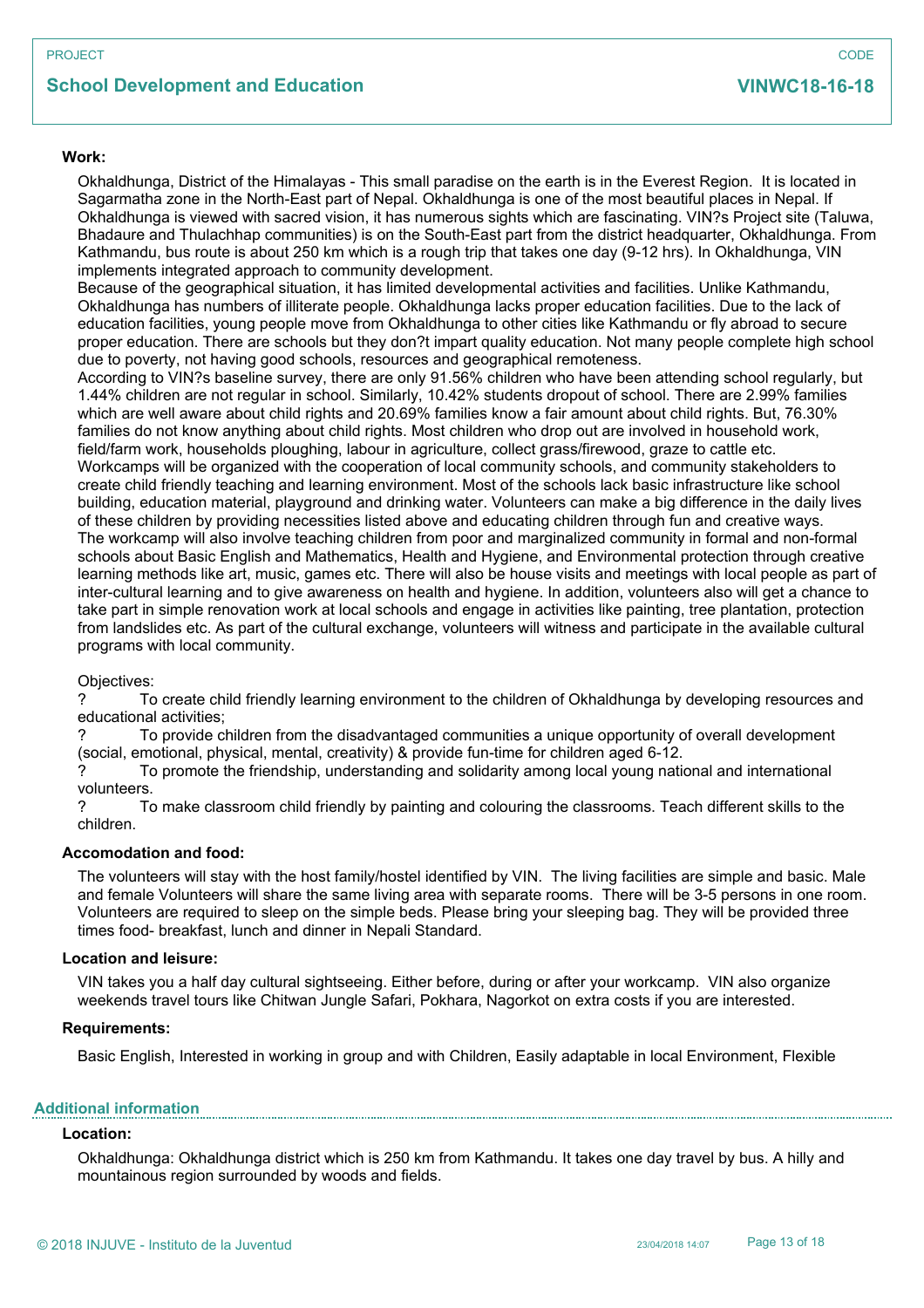# **School Development and Education**

#### **Remarks**

The detail info sheet and acceptance letter will be sent from VIN after we receive your Complete Volunteer Exchange Form (VEF) from the sending organization. Local Transportation: 60 EUR will be charged for the round trip to the placement(at Okhaldhunga). Extra fee: 180+60 transport

### **How to get**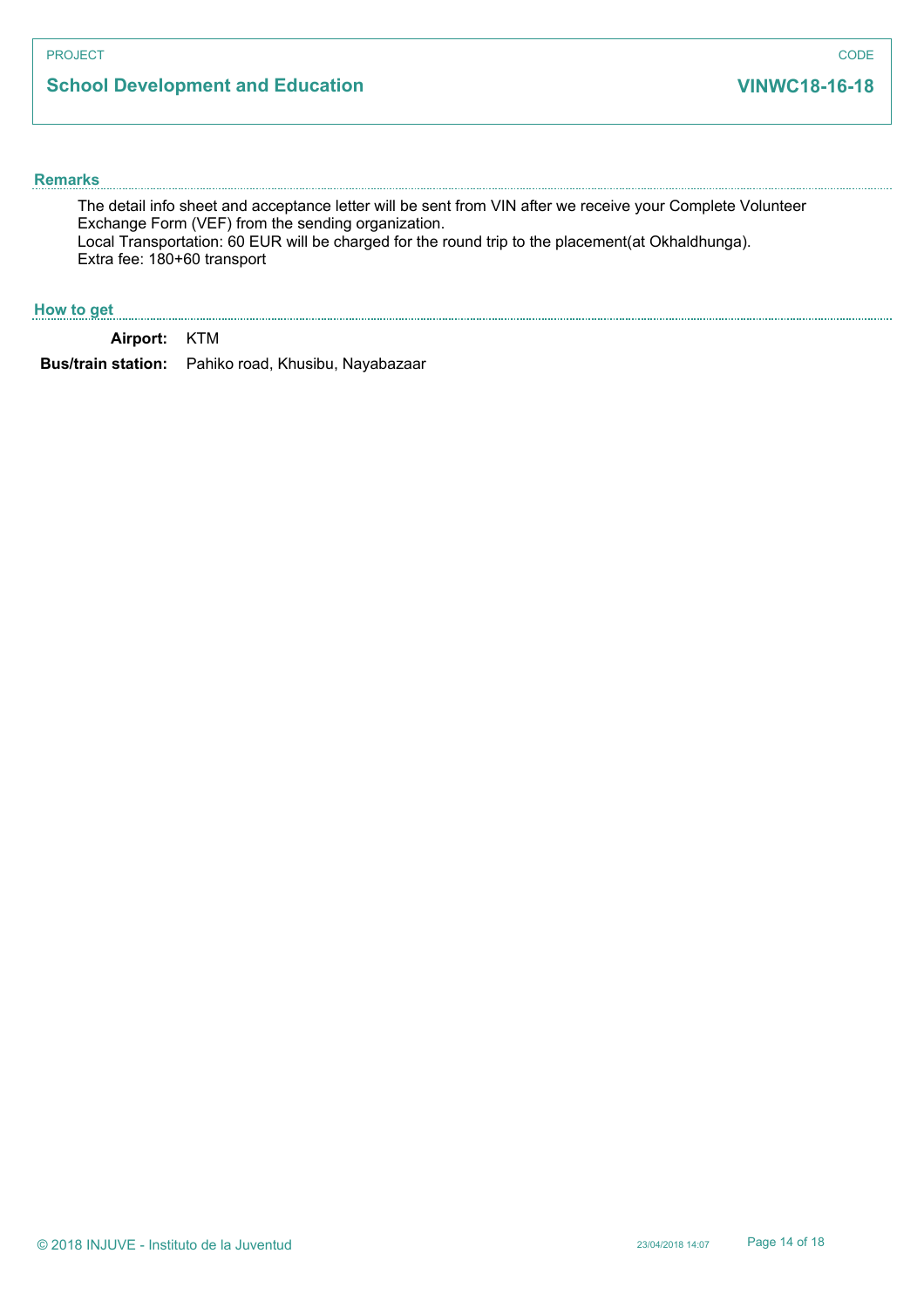# **Working with Deaf children**

### **Project details**

|                          | <b>Code: VINWC18-17-18</b>              |                           | Date: 2018-08-12 / 2018-08-24                                                | Total places: 4      | Age: $18 - 30$ |  |
|--------------------------|-----------------------------------------|---------------------------|------------------------------------------------------------------------------|----------------------|----------------|--|
|                          | <b>Name:</b> Working with Deaf children |                           |                                                                              |                      |                |  |
|                          |                                         |                           | Type of work: Work with kids (KIDS) - Educational (EDU) - Manual work (MANU) |                      |                |  |
| <b>Country: NEPAL</b>    |                                         |                           |                                                                              |                      |                |  |
|                          | <b>Location: KATHMANDU</b>              |                           |                                                                              |                      |                |  |
| <b>Address: Sindhuli</b> |                                         |                           |                                                                              |                      |                |  |
| Email:                   |                                         |                           |                                                                              | <b>Phone Number:</b> |                |  |
| Web:                     |                                         |                           |                                                                              |                      |                |  |
| Fee:                     | 180.0 EUR                               | <b>Languages: English</b> |                                                                              |                      |                |  |

#### **Description**

#### **Partner:**

VIN is a non profit charitable volunteer organization based in Nepal founded in 2005. VIN?s mission is to empower marginalized communities through enhanced Education, Health, Income generation & Basic infrastructure programs with special focus on women and children by conducting training and research through mobilizing local and international volunteers to promote equality, economic well-being and basic human rights.We are also a member of international volunteer networks worldwide like CCIVS, NVDA, EU Volunteer ALLIANCE, FoVIN-NL, US, Australia. For detail please visit: https://www.volunteersinitiativenepal.org/

#### **Work:**

Working with Deaf Children project aims to support and help deaf children through educational and other activities. VIN works in partnership with Shree Navajyoti Deaf Basic School which lies at Kamalamai Municipality-6 at Jasedamar village in Sindhuli District. It was established in 2062 B.S (2006 AD). It is 1.8 km east from Sindhuli Madi Bazar. Sindhuli Madi Bazar is around 121 km south-east from the capital, Kathmandu. This school is the one and only deaf special school in whole Janakpur zone, where students from 8 neighbouring districts (Dhanusha, Sarlahi, Mahottari, Siraha, Ramechhap, Okhaldhunga, Khotang and Udaypur) studies. We have total 88 students, classes running from pre-primary to Grade 8. It also has computer classes running from grade 6 to 8.

Total numbers of students present at school. (Also stays at deaf school hostel)

|  |  |                     | S.no. Girls Boys Total Ethnic Dalit Brahmin/Chhetris |
|--|--|---------------------|------------------------------------------------------|
|  |  | 1. 43 45 88 66 9 13 |                                                      |

Total number of teacher and staff at school and hostel.

|  |              |  | S.no. Teacher Pre-primary staffs Cooking Staff Hostel Warden School Assistant |  |
|--|--------------|--|-------------------------------------------------------------------------------|--|
|  | 1. 7 2 3 1 1 |  |                                                                               |  |

#### Objectives:

? To conduct various educational, fun and creative activities for the development of deaf children.

? To create child friendly learning environment at school through art work, painting, cleaning, construction etc.

Work: Conduction of session on experience sharing, creative writing, personal health and hygiene etc. Teach Basic English and Mathematics, or organize some sports, fun activities etc. Assist teachers in the class. Renovating, Painting and Decoration of classrooms with locally available materials. Maintenance of ground, compound and develop garden. Good opportunity of teaching or learning sign language.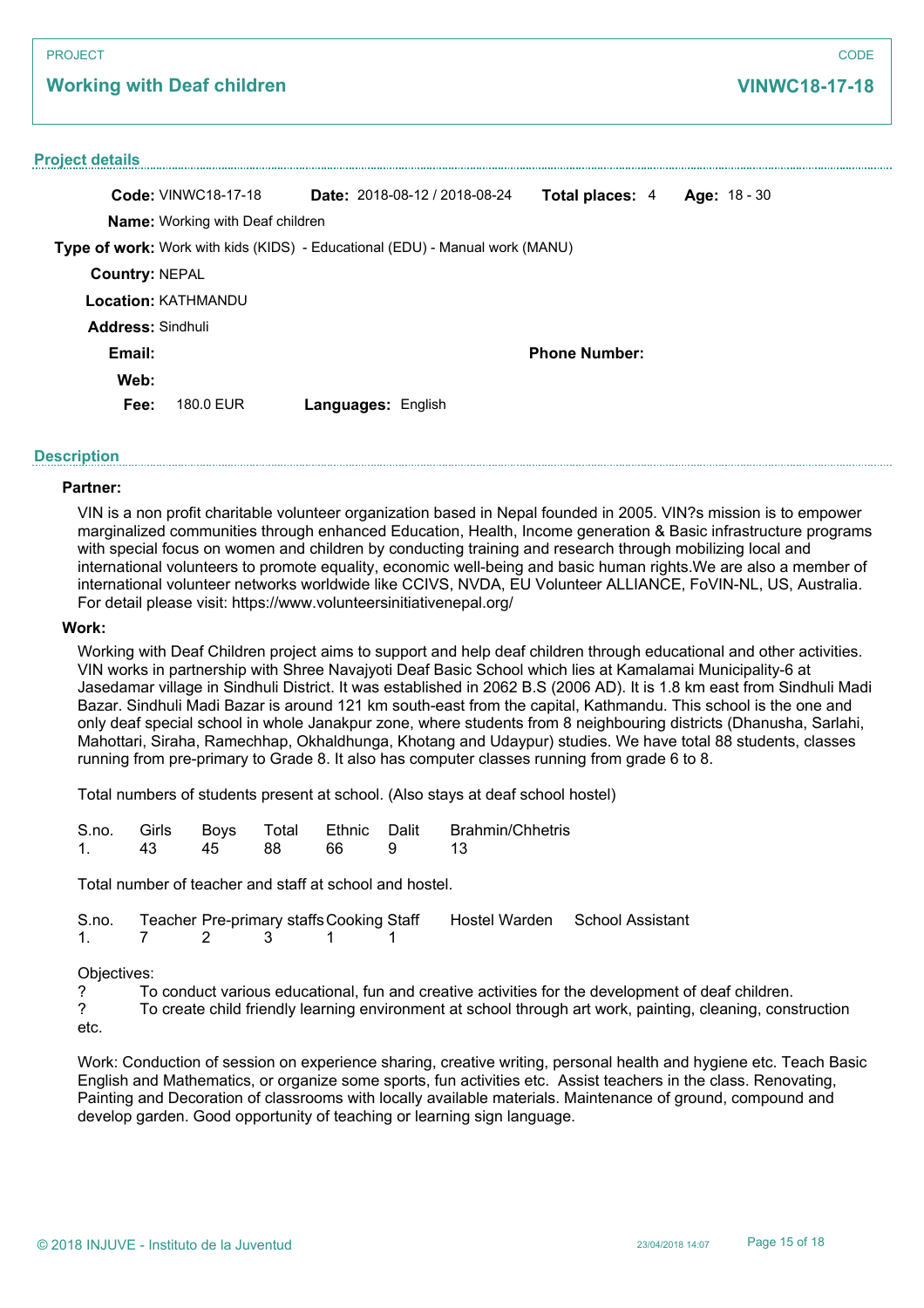# **Working with Deaf children**

### **Accomodation and food:**

The volunteers will stay with the host family/hostel identified by VIN. The living facilities are simple and basic. Male and female Volunteers will share the same living area with separate rooms. There will be 3-5 persons in one room. Volunteers are required to sleep on the simple beds. Please bring your sleeping bag. They will be provided three times food- breakfast, lunch and dinner in Nepali Standard.

### **Location and leisure:**

VIN takes you a half day cultural sightseeing. Either before, during or after your workcamp. VIN also organize weekends travel tours like Chitwan Jungle Safari, Pokhara, Nagorkot on extra costs if you are interested.

#### **Requirements:**

Basic English, Interested in working in group and with Children, Easily adaptable in local Environment, Flexible

#### **Additional information**

#### **Location:**

Sindhuli

### **Remarks**

The detail info sheet and acceptance letter will be sent from VIN after we receive your Complete Volunteer Exchange Form (VEF) from the sending organization. Local Transportation: 50 EUR will be charged for the round trip to the placement(at Sindhuli). Extra fee: 180+30

#### **How to get**

| Airport: KTM |                                                            |
|--------------|------------------------------------------------------------|
|              | <b>Bus/train station:</b> Pahiko road, Khusibu, Nayabazaar |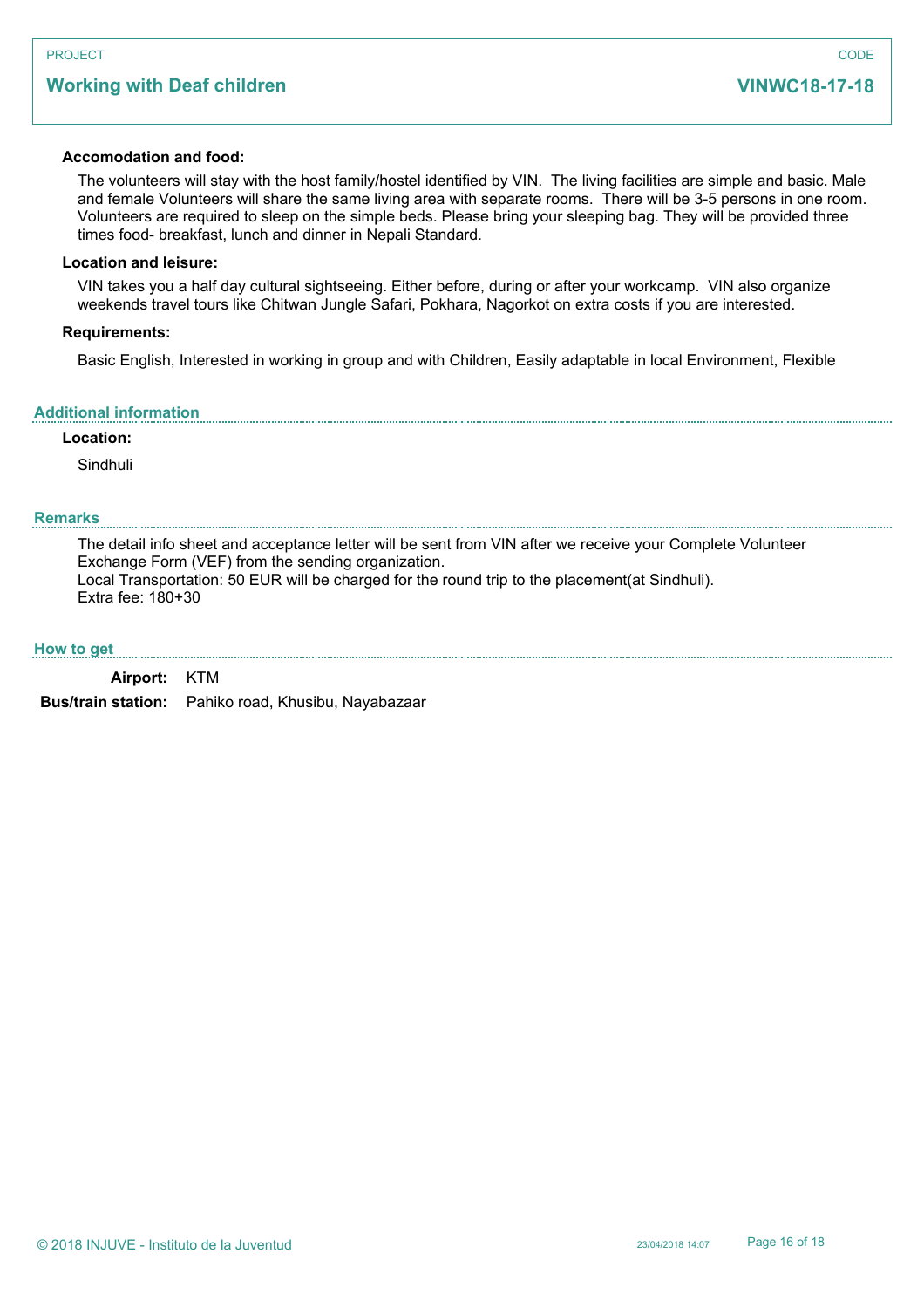#### PROJECT

## **Library Camp**

#### **Project details**

| <b>Code: VINWC18-18-18</b>                                                          | <b>Date:</b> 2018-08-19 / 2018-08-31 | <b>Total places: 4</b> | Age: $18 - 30$ |
|-------------------------------------------------------------------------------------|--------------------------------------|------------------------|----------------|
| <b>Name:</b> Library Camp                                                           |                                      |                        |                |
| <b>Type of work:</b> Educational (EDU) - Work with kids (KIDS) - Manual work (MANU) |                                      |                        |                |
| <b>Country: NEPAL</b>                                                               |                                      |                        |                |
| <b>Location: KATHMANDU</b>                                                          |                                      |                        |                |
| Address: Tarakeshwor /Okharpawa, Kathmandu                                          |                                      |                        |                |
| Email:                                                                              |                                      | <b>Phone Number:</b>   |                |
| Web:                                                                                |                                      |                        |                |
| Fee:<br>180.0 EUR                                                                   | <b>Languages: English</b>            |                        |                |

### **Description**

#### **Partner:**

VIN is a non profit charitable volunteer organization based in Nepal founded in 2005. VIN?s mission is to empower marginalized communities through enhanced Education, Health, Income generation & Basic infrastructure programs with special focus on women and children by conducting training and research through mobilizing local and international volunteers to promote equality, economic well-being and basic human rights.We are also a member of international volunteer networks worldwide like CCIVS, NVDA, EU Volunteer ALLIANCE, FoVIN-NL, US, Australia. For detail please visit: https://www.volunteersinitiativenepal.org/

### **Work:**

A library is a collection of sources of information and similar resources, made accessible to a specific community/school for reference or borrowing. It provides physical or digital access to material, and may be a physical building or room, or a virtual space, or both. Learners are at the centre of learning in the library. In Nepal, there are not enough training organized for teachers and children on how to use a library. So through this camp, volunteers will organize teaching and learning activated through the use of library resources. It?s a very fun and creative way of learning.

Workcamps will be organized with the cooperation of local community schools under VIN?s children?s development program and working together with local teachers/children/ villagers.

The schools where we are conducting camps lack facilities of a library and other infrastructure. Some schools have some collections, but they are not managed and used well. The rooms are not well painted and books are not arranged in a proper order. Children are not taught the skills of using a library and its importance.

Volunteers will not only manage the library, but will also organize activities with children at school and conduct some classes on how a library is managed and used. The library camp will help children to develop reading and writing skills. Volunteers with abilities on sports, arts & crafts, music, dance, drama, in & outdoor group games are welcome.

Through this project we want to give every student an opportunity to learn, to enjoy reading, and to create new knowledge and understanding by the use of a library.

# Objectives:<br>
? To

- ? To work for a children development project and exchange the experience
- ? Help the school manage its library and teach children to use it in a regular basis.

# Work:<br>?

- ? Clean and maintain the library.<br>
Parrangement of resources in the
- Prace arrangement of resources in the library and record them in proper order.<br>
Paint and decorate the library room.
- ? Paint and decorate the library room.
- ? Conduct the session with children and teachers for the proper use of library.<br>Croanize different reading and/or writing activities with children in relation to
- ? Organize different reading and/or writing activities with children in relation to the use of the library.